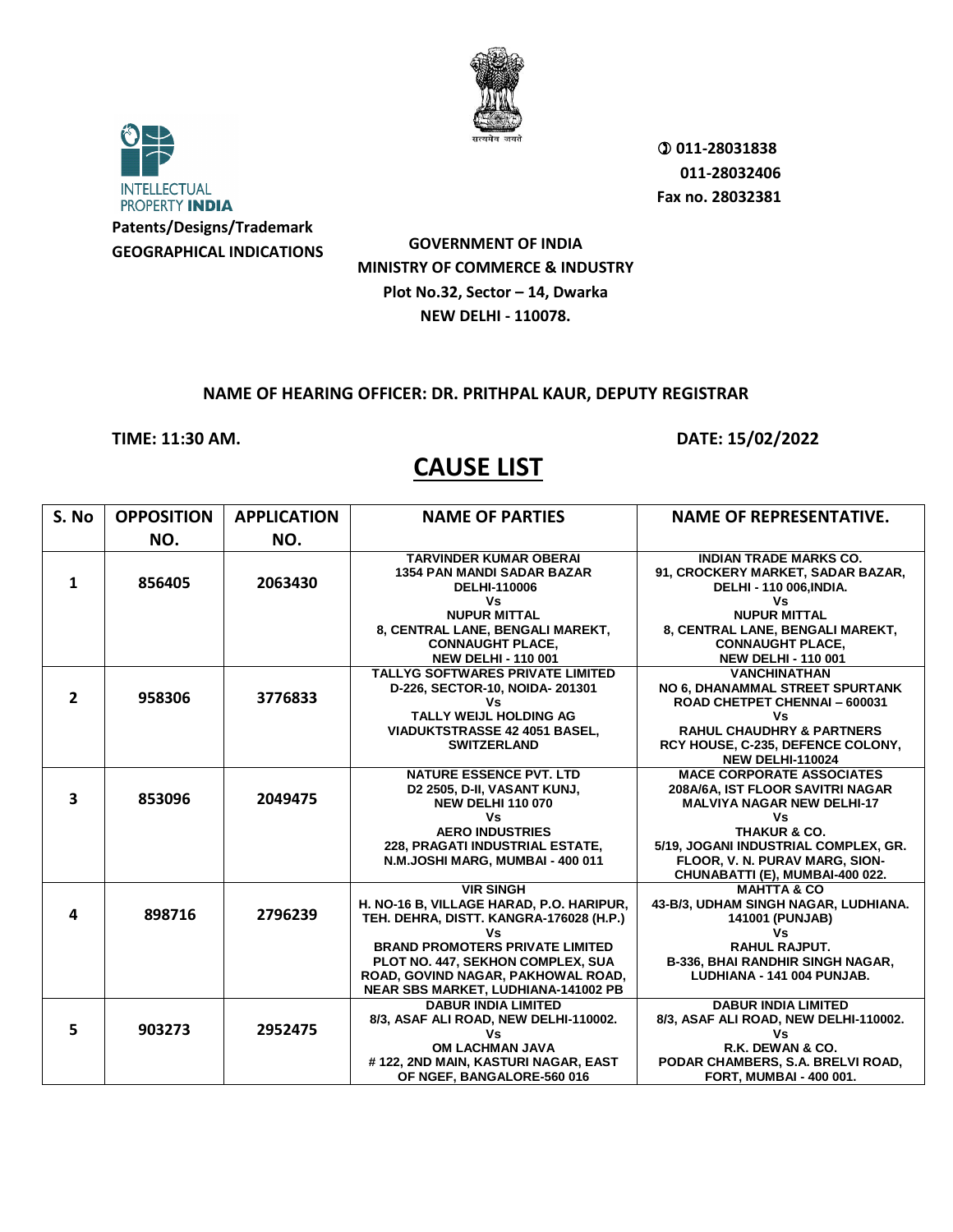|   |        |         | <b>PARV INFRASTRUCTURE (P) LTD.</b>      | <b>LALJI ADVOCATES</b>                         |
|---|--------|---------|------------------------------------------|------------------------------------------------|
|   |        |         | C-129, PANDAV NAGAR, DELHI 110092        | A - 48, (LALJI HOUSE) YOJNA VIHAR, DELHI       |
| 6 | 901847 | 2886771 | ٧s                                       | -110092.                                       |
|   |        |         | <b>RAYMOND APPAREL LIMITED</b>           | Vs                                             |
|   |        |         | NEW HIND HOUSE, NAROTTAM MORARJI         | R.K. DEWAN & CO.                               |
|   |        |         | <b>MARG, BALLARD ESTATE,</b>             | PODAR CHAMBERS, S.A. BRELVI ROAD,              |
|   |        |         | <b>MUMBAI-400 001.</b>                   | <b>FORT, MUMBAI - 400 001.</b>                 |
|   |        |         | <b>AYURERA RESEARCH LABORATORIES</b>     | <b>S.SINGH &amp; ASSOCIATES</b>                |
|   |        |         | (INDIA) PVT. LTD                         | 213, 3RD FLOOR PARMANAND COLONY, DR.           |
|   | 817155 | 2397430 | A-79 MODEL TOWEN BAREILLY U.P            | <b>MUKHERJEE NAGAR DELHI-9</b>                 |
|   |        |         | ٧s                                       | ٧s                                             |
|   |        |         | AYUR HERBALS PVT LTD.                    | <b>K.G. BANSAL &amp; COMPANY</b>               |
|   |        |         | <b>E-41, JHANDEWALAN FLATTED FACTORY</b> | 52, SUKHDEV VIHAR, MATHURA ROAD, NEW           |
|   |        |         | <b>COMPLEX, NEW DELHI-110 055</b>        | <b>DELHI</b>                                   |
|   |        |         | <b>VIVEK JAIN</b>                        | <b>MACE CORPORATE ASSOCIATE.</b>               |
|   |        |         | 4805/24, BHARAT RAM ROAD, DARYA GANJ,    | <b>1ST FLOOR, 34 CORNER MARKET, MALVIYA</b>    |
| ጸ | 750743 | 1639411 | <b>NEW DELHI 110002</b>                  | NAGAR, NEW DELHI-110017.                       |
|   |        |         | ٧s                                       | ٧s                                             |
|   |        |         | <b>DEBON HERBAL PRODUCTS</b>             | <b>MALHOTRA &amp; MALHOTRA, OFFICE NO.308,</b> |
|   |        |         | SHYAM OMPRAKASH ANAND, S V ROAD,         | <b>BHAVESHWAR ARCADE ANNEX, LBS</b>            |
|   |        |         | BORIVALI (W) MUMBAI 400092               | <b>MARG, GHATKOPAR (WEST), MUMBAI-</b>         |
|   |        |         |                                          | 400086.                                        |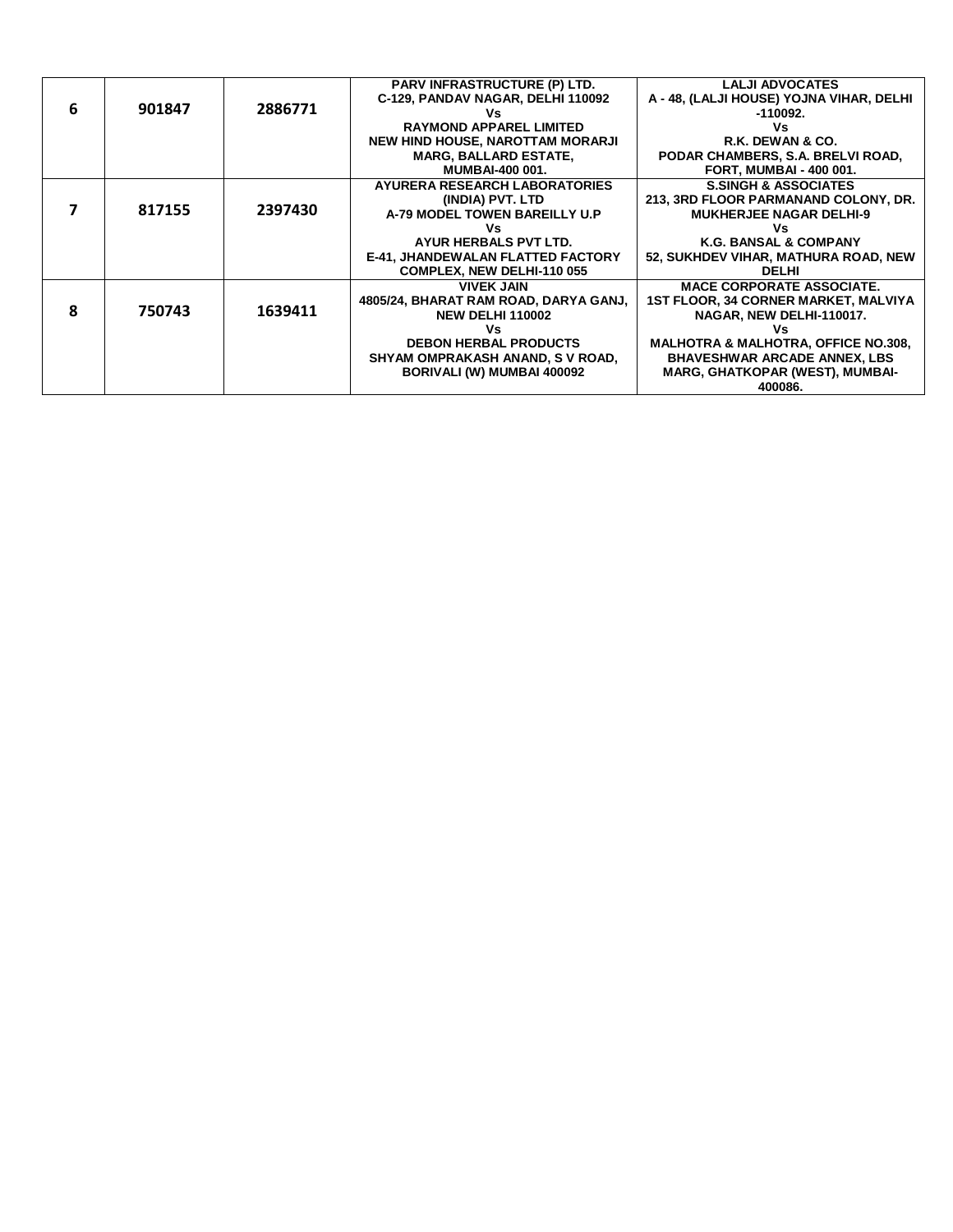



**Patents/Designs/Trademark GEOGRAPHICAL INDICATIONS**

 **011-28031838 011-28032406 Fax no. 28032381**

## **GOVERNMENT OF INDIA MINISTRY OF COMMERCE & INDUSTRY Plot No.32, Sector – 14, Dwarka NEW DELHI - 110078.**

**NAME OF HEARING OFFICER: DR. PRITHPAL KAUR, DEPUTY REGISTRAR TIME: 11:30 AM. DATE: 16/02/2022** 

| S. No                   | <b>OPPOSITION</b> | <b>APPLICATION</b> | <b>NAME OF PARTIES</b>                                                                                                                                                                                            | <b>NAME OF REPRESENTATIVE.</b>                                                                                                                                                                                                                                                    |
|-------------------------|-------------------|--------------------|-------------------------------------------------------------------------------------------------------------------------------------------------------------------------------------------------------------------|-----------------------------------------------------------------------------------------------------------------------------------------------------------------------------------------------------------------------------------------------------------------------------------|
|                         | NO.               | NO.                |                                                                                                                                                                                                                   |                                                                                                                                                                                                                                                                                   |
| 1                       | 901848            | 2886770            | PARV INFRASTRUCTURE (P) LTD.<br>C-129, PANDAV NAGAR, DELHI 110092<br>٧s<br><b>RAYMOND APPAREL LIMITED</b><br><b>NEW HIND HOUSE, NAROTTAM MORARJI</b><br><b>MARG, BALLARD ESTATE,</b><br>MUMBAI-400 001.           | <b>LALJI ADVOCATES</b><br>A - 48, (LALJI HOUSE) YOJNA VIHAR, DELHI<br>$-110092.$<br>٧s<br>R.K. DEWAN & CO.<br>PODAR CHAMBERS, S.A. BRELVI ROAD,<br>FORT, MUMBAI - 400 001.                                                                                                        |
| $\overline{2}$          | 853087            | 2760883            | <b>PAUL HARTMANN AG</b><br>PAUL-HARTMANN-STRASSE 12 89522<br><b>HEIDENHEIM GERMANY</b><br>٧s<br><b>LRC PRODUCTS LIMITED</b><br>103-105 BATH ROAD, SLOUGH, SL 1 3UH,<br><b>ENGLAND</b>                             | S.S. RANA & CO.<br>317, LAWYERS CHAMBERS, HIGH COURT<br>OF DELHI, NEW DELHI - 110 003.<br>Vs<br><b>LALL LAHIRI &amp; SALHOTRA</b><br>PLOT.NO. B-28, SECTOR - 32,<br><b>INSTITUTIONAL AREA, GURGAON - 122 001,</b><br>HARYANA.                                                     |
| $\overline{\mathbf{3}}$ | 810425            | 2407669            | <b>INDUS MEDITECH PVT. LTD</b><br>74/8, DEFENCE ENCLAVE, PART-I, MOHAN<br><b>GARDEN, UTTAM NAGAR NEW DELHI 59</b><br>٧s<br><b>LUPIN LIMITED</b><br>159, C.S.T. ROAD, KALINA, SANTACRUZ,<br>EAST, MUMBAI 400098    | <b>RAMESH K. GAUTAM &amp; ASSOCIATES</b><br>H.N. 451, OPP. BSNL TOWER, AMBEDKAR<br>ROAD, ARTHALA, MOHAN NAGAR,<br>GHAZIABAD-201007 (U.P)<br>Vs<br><b>KHAITAN &amp; CO.</b><br>ONE INDIABULLS CENTRE, 13TH FLOOR,<br>841 SENAPATI BAPAT MARG,<br>ELPHINSTONE ROAD, MUMBAI 400 013. |
| 4                       | 791303            | 2098257            | <b>AJAY KUMAR AGARWAL</b><br>KANSKHAR BAZAR, MATHURA, U.P<br>٧s<br><b>ASLOMAL VIJAY KUMAR</b><br>KANSKHAR BAZAR MATHURA 281011 UP                                                                                 | P. K. ARORA<br>TAJ TRADE MARKS PVT. LTD. 110 ANAND<br>VRINDAVAN SANJAY PLACE AGRA(U.P)<br>Vs<br><b>MADAMSER &amp; CO.</b><br>FLAT NO. E (GF), SAGAR APTS., 6, TILAK<br>MARG, NEW DELHI-110001.                                                                                    |
| 5                       | 921850            | 3377752            | <b>NEXA HEALTHCARE PVT. LTD.</b><br>209, ADITYA PALACE, GARH ROAD,<br>TEZGARHI, MEERUT-250004, U.P., INDIA.<br>Vs.<br><b>INDOCO REMEDIES LTD.</b><br>INDOCO HOUSE, 166 CST ROAD, SANTCRUZ<br>(E), MUMBAI-400 098. | <b>LALJI ADVOCATES</b><br>A-48, YOJNA VIHAR,<br>DELHI-110092<br><b>Vs</b><br><b>INDOCO REMEDIES LTD.</b><br><b>INDOCO HOUSE, 166 CST ROAD, SANTCRUZ</b><br>(E), MUMBAI-400 098.                                                                                                   |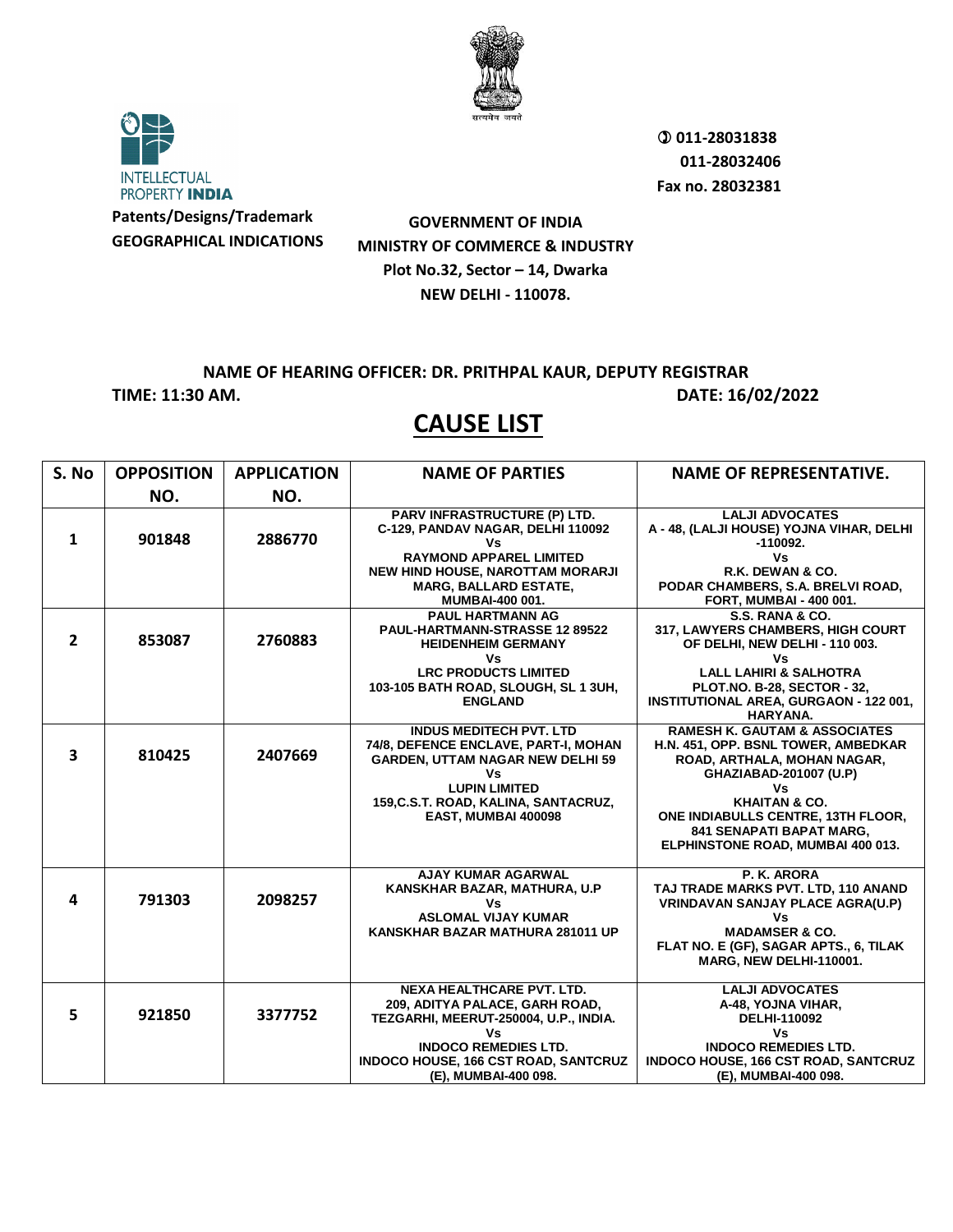| 6 | 945570 | 2416480 | <b>NEEL KANTH APPLIANCES</b><br>1049, KUMAR STREET, INDUSTRIAL AREA,<br>JALANDHAR-1440049 (PUNJAB)<br>٧s<br><b>EAST COAST DISTRIBUTORS PVT. LTD.</b><br>6/11, ECD HOUSE, WEA/KAROL BAGH, NEW<br><b>DELHI-110005</b>           | S. HANDA & CO.<br><b>B-XVIII/18 PURIAN MOHALLA BATALA</b><br>143505 (PB)<br>Vs<br><b>VISHESH AND ASSOCIATES</b><br>301/302, A-WING, 3RD FLOOR, SHAHEEN<br><b>CHAMBERS, DAWOOD BAUG, OPP. PEARL</b><br><b>HERITAGE, ANDHERI (WEST), MUMBAI - 400</b><br>058. |
|---|--------|---------|-------------------------------------------------------------------------------------------------------------------------------------------------------------------------------------------------------------------------------|-------------------------------------------------------------------------------------------------------------------------------------------------------------------------------------------------------------------------------------------------------------|
| 7 | 875151 | 2256790 | <b>KENN PHARMACEUTICALS PVT LTD.</b><br><b>SCO 846 F F. NAC MANI MAJRA</b><br><b>CHANDIGARH.</b><br>Vs<br><b>WOODBOLT DISTRIBUTION, LLC D/B/A</b><br><b>NUTRABOLT</b><br>3891 S. TRADITIONS DRIVE, BRYAN, TEXAS<br>77807, USA | <b>ADVOCATE SANGEETA PAL</b><br><b>C/310, ANTOPHILL WAREHOUSING</b><br><b>COMPANY LTD., V.I.T COLLEGE ROAD,</b><br><b>WADALA (E), MUMBAI - 400 037</b><br>Vs<br>ANAND AND ANAND.<br><b>B-41, NIZAMUDDIN EAST,</b><br><b>NEW DELHI - 110 013.</b>            |
| 8 | 821012 | 2483569 | <b>SPEY MEDICAL PRIVATE LIMITED</b><br>806, BHANDARI HOUSE, 91 NEHRU PLACE,<br><b>NEW DELHI-110019.</b><br>٧s<br><b>NDDB DAIRY SERVICES</b><br>NDDB HOUSE SAFDARJUNG ENCLAVE NEW<br><b>DELHI</b>                              | D K LALWANI & CO.<br>403, SHAKUNTALA BUILDING, 59, NEHRU<br>PLACE, NEW DELHI-110 019.<br>Vs<br>ANAND AND ANAND.<br><b>B-41, NIZAMUDDIN EAST,</b><br><b>NEW DELHI - 110 013.</b>                                                                             |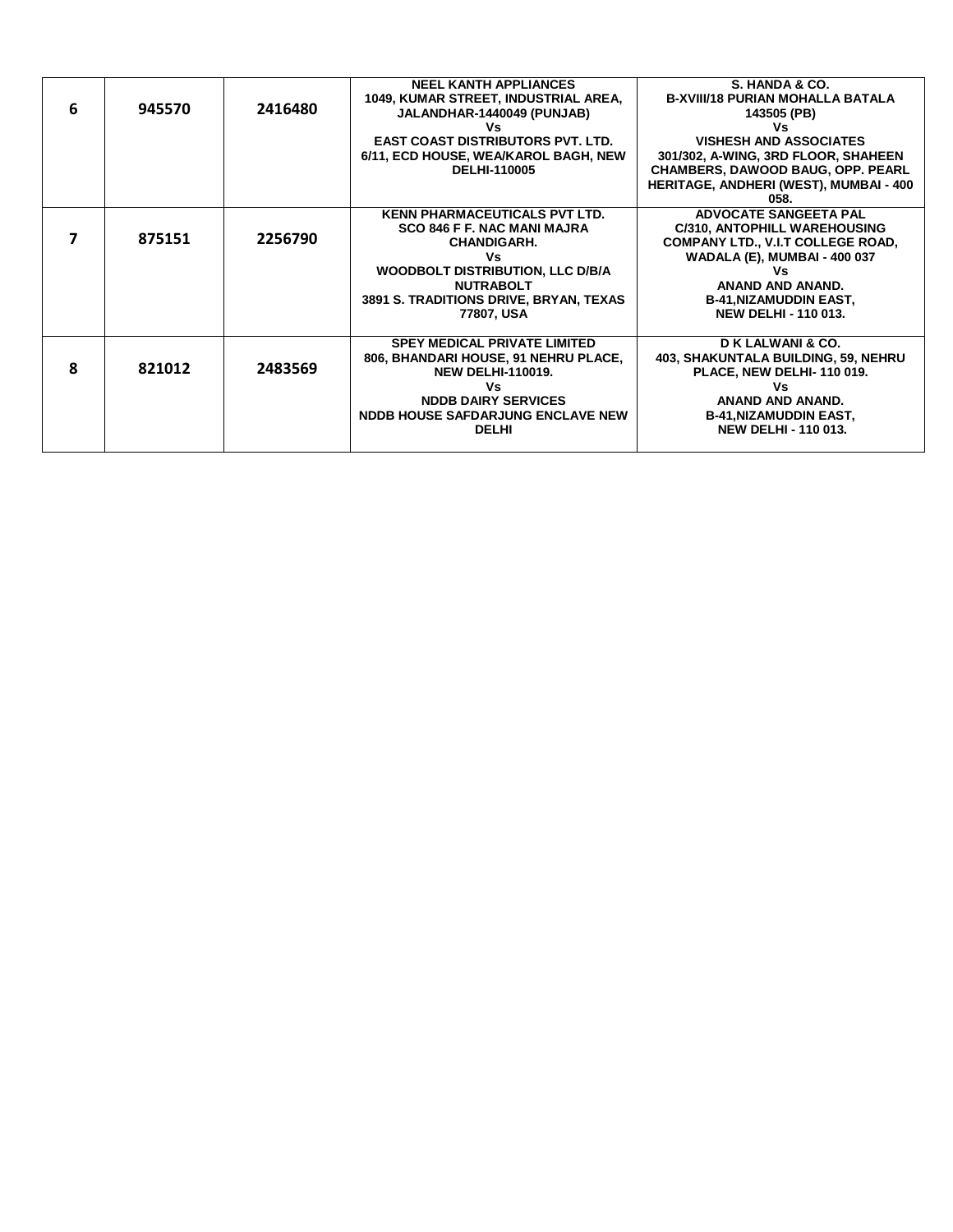



**GOVERNMENT OF INDIA MINISTRY OF COMMERCE & INDUSTRY Plot No.32, Sector – 14, Dwarka NEW DELHI - 110078.**

#### **NAME OF HEARING OFFICER: DR. PRITHPAL KAUR, DEPUTY REGISTRAR**

**TIME: 11:30 AM. DATE: 17/02/2022** 

| S. No                   | <b>OPPOSITION</b> | <b>APPLICATION</b> | <b>NAME OF PARTIES</b>                                                                                                                                                                                                                             | <b>NAME OF REPRESENTATIVE.</b>                                                                                                                                                                                                                 |
|-------------------------|-------------------|--------------------|----------------------------------------------------------------------------------------------------------------------------------------------------------------------------------------------------------------------------------------------------|------------------------------------------------------------------------------------------------------------------------------------------------------------------------------------------------------------------------------------------------|
|                         | NO.               | NO.                |                                                                                                                                                                                                                                                    |                                                                                                                                                                                                                                                |
| $\mathbf{1}$            | 734274            | 1564287            | <b>HEM CHAND GUPTA.</b><br>63, MAHILA COLONY, GANDHI NAGAR, NEW<br>DELHI - 110 031.<br>٧s<br><b>ANKIT FOOD PRODUCTS</b><br>54A/3 DILSHAD GARDEN BEHIND<br><b>TELEPHONE EXCHANGE SHAHDARA DELHI</b>                                                 | <b>MANGLA &amp; ASSOCIATES.</b><br>1961, KATRA SHAHN SHAHI, CHANDNI<br>CHOWK, DELHI - 110 006.<br>٧s<br><b>DELHI REGISTRATION SERVICES</b><br>52, SUKHDEV VIHAR, MATHURA ROAD, NEW<br>DELHI-110 025.                                           |
| $\overline{2}$          | 732409            | 1526682            | <b>CHARAN SINGH</b><br>OPP. PUNJAB NATIONAL BANK, BASTI NAU,<br>JALANDHAR-144002<br>٧s<br><b>SURINDER INDUSTRIES</b><br><b>W.X.64 BAST NAU JALANDHR</b><br><b>PUNJAB</b>                                                                           | <b>MAHTTA &amp; CO.</b><br>43 - B/3. MAHTTA HOUSE.UDHAM SINGH<br>NAGAR, LUDHIANA - 141 001, (PUNJAB).<br>٧s<br><b>BASSI &amp; ASSOCIATES</b><br>4, FIRST FLOOR, SYNDICATE COMPLEX,<br><b>BINDRABAN ROAD, CIVIL LINES,</b><br><b>LUDHIANA-1</b> |
| $\overline{\mathbf{3}}$ | 731927            | 1508052            | JITENDER KUMAR AHUJA.<br>C-6/10, LAWRENCE ROAD INDUSTRIAL<br>AREA, DELHI-35<br>٧s<br><b>SAGAR RATNA HOTELS PVT.LTD.</b><br><b>C-2, MALVIYA NAGAR NEW DELHI</b>                                                                                     | <b>MANCHANDA ASSOCIATES.</b><br>15/1061, (2ND FLOOR), NAIWALA, KAROL<br><b>BAGH, NEW DELHI - 110 005.</b><br>٧s<br><b>MACE CORPORATE ASSOCIATE.</b><br>1ST FLOOR, 34 CORNER MARKET, MALVIYA<br>NAGAR, NEW DELHI-110017.                        |
| 4                       | 770140            | 1567397            | <b>M/S. HIGLANCE LABORATORIES PVT. LTD.</b><br>1204, 12TH FLOOR, HEMKUNT CHAMBERS,<br>89, NEHRU PLACE, NEW DELHI-110019.<br>٧s<br><b>MICRO LABS LIMITED</b><br>NO. 27, RACE COURSE ROAD, BANGLORE -<br>560 001                                     | <b>GENERAL REGISTRATION SERVICE.</b><br>A-7, CHRISTIAN COLONY, PATEL CHEST,<br>DELHI-110 007.<br>٧s<br>V. RAVI, ADVOCATE.<br>AP.1396, 31ST STREET, VI SECTOR, K.K.<br>NAGAR, CHENNAI - 600 078.                                                |
| 5.                      | 837933            | 2588330            | <b>SYNDICATE LIFE SCIENCES PVT.LTD.</b><br>H NO-666/12 NEAR INDRA PARK JAGDISH<br><b>COLONY HANSI HISSAR HR</b><br>٧s<br><b>PSYCO REMEDIES LIMITED</b><br><b>VILLAGE LATON DANA, LUDHIANA-</b><br><b>CHANDIGARH HIGHWAY, LUDHIANA</b><br>(PUNJAB). | <b>SHARMA &amp; ASSOCIATES</b><br><b>8 NEW KITCHLU NAGAR LANE HAMBRAN</b><br><b>ROAD LUDHIANA PB</b><br>Vs<br><b>DK LALWANI &amp; CO.</b><br>403, SHAKUNTALA BUILDING, 59, NEHRU<br>PLACE, NEW DELHI-110 019.                                  |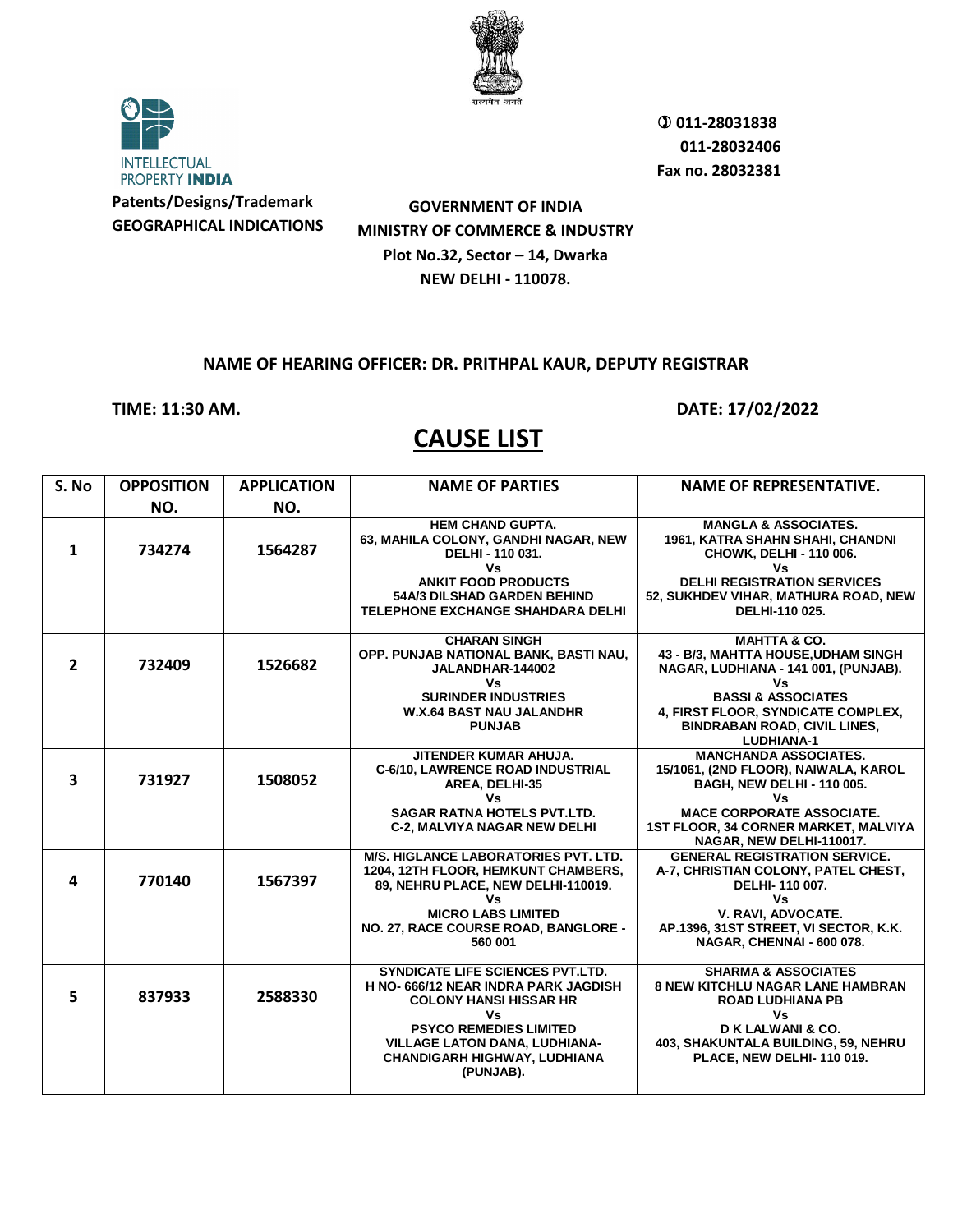|   |        |         | <b>SHAKTI BHOG FOODS LTD.</b>            | <b>WORLDWIDE REGISTRATION BUREAU.</b>    |
|---|--------|---------|------------------------------------------|------------------------------------------|
|   |        |         | 404-405, 4TH FLOOR, KRISHNA APRA         | 60/30, NEW ROHTAK ROAD, KAROL BAGH,      |
| 6 | 865994 | 2596278 | <b>BUSINESS SQUARE, NETAJI SUBHASH</b>   | <b>NEW DELHI-110 005.</b>                |
|   |        |         | PLACE, NEW DELHI-110034                  | Vs                                       |
|   |        |         |                                          | <b>TMT LAW PRACTICE</b>                  |
|   |        |         | <b>SAKTHI TRADING COMPANY</b>            | 32A, KRISHNAN STREET, T.NAGAR,           |
|   |        |         | <b>NO 6 MAMARATHUPALAYAM</b>             | <b>CHENNAI - 600 017.</b>                |
|   |        |         | <b>ERODE 638004</b>                      |                                          |
|   |        |         | <b>GOPAL KRISHAN SOOD</b>                | <b>DR S K MARWAH</b>                     |
|   |        |         | <b>266 MEDICAL ENCLAVE AMRITSAR (PB)</b> | <b>H NO 901, SECTOR 70 MOHALI 160071</b> |
|   | 877305 | 2575230 | ٧s                                       | (PUNJAB) MOBILE: 9781360607              |
|   |        |         | <b>ELECTRO ENGINEER</b>                  | ٧s                                       |
|   |        |         | D-198, GALI NO. 8, LAXMI NAGAR,          | S. M. GUPTA & CO.                        |
|   |        |         | DELHI-110093                             | 262, LAWYERS CHAMBERS, CRIMINAL SIDE,    |
|   |        |         |                                          | <b>TIS HAZARI COURT,</b>                 |
|   |        |         |                                          | DELHI - 110 054.                         |
|   |        |         | <b>CHANDRA PAL KHATRI</b>                | <b>SUDHIR BALYAN &amp; ASSOCIATES</b>    |
|   |        |         | 157, Z-1, BARRA-2, KANPUR AND BUSINESS   | <b>FLAT NO. 504, SHIVASHISH TOWER,</b>   |
| 8 | 842127 | 2577620 | PLACE AT PLOT NO.2, W-2, JUHI KALAN,     | SHALIMAR CITY, DELHI WAZIRABAD ROAD,     |
|   |        |         | <b>BARRA BYPASS, KANPUR, UP</b>          | <b>SHAHIBABAD,</b>                       |
|   |        |         | ٧s                                       | GHAZIABAD U.P-201005                     |
|   |        |         | <b>NIRMALTD.</b>                         | ٧s                                       |
|   |        |         | NIRMA HOUSE, ASHRAM ROAD,                | Y. J. TRIVEDI & CO.                      |
|   |        |         | AHMEDABAD-380009                         | YAGNAJYOT, OPP. KASHIRAM AGRAWAL         |
|   |        |         |                                          | HALL, POLYTECHNIC,                       |
|   |        |         |                                          | AHMEDABAD 380 015                        |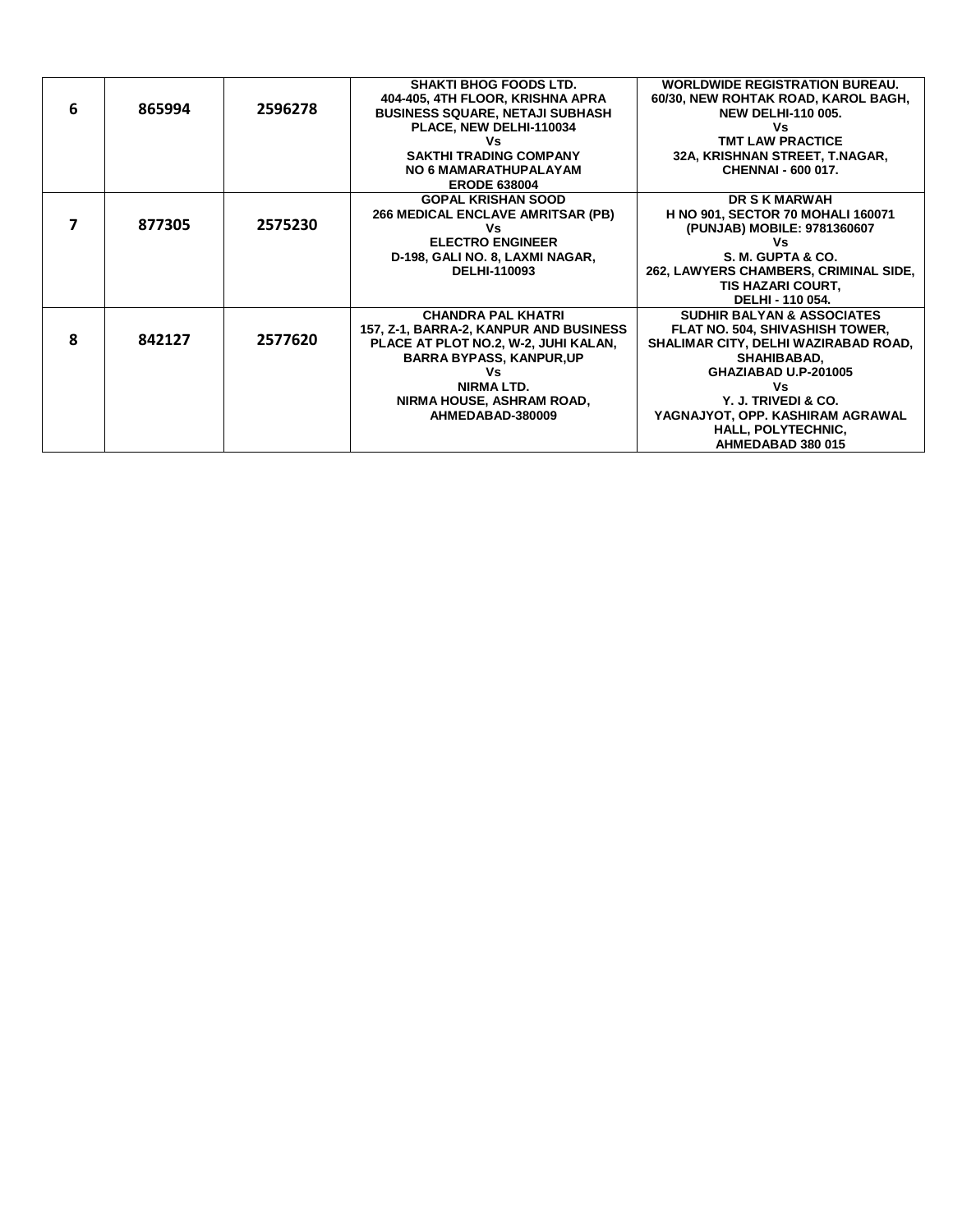

**INTELLECTUAL** PROPERTY INDIA **Patents/Designs/Trademark GEOGRAPHICAL INDICATIONS**

**GOVERNMENT OF INDIA MINISTRY OF COMMERCE & INDUSTRY Plot No.32, Sector – 14, Dwarka NEW DELHI - 110078.**

### **NAME OF HEARING OFFICER: DR. PRITHPAL KAUR, DEPUTY REGISTRAR**

### **TIME: 11:30 AM. DATE: 21/02/2022**

| S. No          | <b>OPPOSITION</b> | <b>APPLICATION</b> | <b>NAME OF PARTIES</b>                                                                                                                                                     | <b>NAME OF REPRESENTATIVE.</b>                                                                                                                                                                       |
|----------------|-------------------|--------------------|----------------------------------------------------------------------------------------------------------------------------------------------------------------------------|------------------------------------------------------------------------------------------------------------------------------------------------------------------------------------------------------|
|                | NO.               | NO.                |                                                                                                                                                                            |                                                                                                                                                                                                      |
| $\mathbf{1}$   | 900263            | 2876298            | <b>RAPROSS PHARMACEUTICALS (P) LTD</b><br>2ND FLOOR, GARG PLAZA 5, COMMUNITY<br><b>CENTRE SEC-8 ROHINI DELHI 110085</b><br>Vs<br><b>SUN PHARMA LABORATORIES LIMITED</b>    | <b>ASHOKA TRADE MARK CO.,</b><br>ASHOKA HOUSE, 8, CENTRAL LANE,<br>BENGALI MARKET, CONNAUGHT PLACE,<br><b>NEW DELHI - 110 001</b><br>Vs                                                              |
|                |                   |                    | SUN HOUSE, 201 B/1, WESTERN EXPRESS<br>HIGHWAY, GOREGAON (EAST), MUMBAI -<br>400063                                                                                        | <b>SUN PHARMA LABORATORIES LIMITED</b><br>SUN HOUSE, 201 B/1, WESTERN EXPRESS<br>HIGHWAY, GOREGAON (EAST), MUMBAI -<br>400063                                                                        |
| $\overline{2}$ | 900062            | 2856894            | <b>LALIT NAGPAL</b><br>N-21, VIJAY VIHAR, UTTAM NAGAR (E), NEW<br><b>DELHI-110059</b><br>Vs                                                                                | K.G. MAHESHWARI AND ASSOC IATES<br>7-A, TRIBUNE COLONY, AMBALA CANTT-<br>133 001 (HARYANA)<br>٧s                                                                                                     |
|                |                   |                    | <b>LUPIN LIMITED</b><br>KALPATARU INSPIRE, 3RD FLOOR, OFF<br><b>WESTERN EXPRESS HIGHWAY,</b><br>SANTACRUZ (EAST), MUMBAI - 400055                                          | <b>M/S. V.A. ASSOCIATES</b><br>204, PRATIK AVENUE, 2ND FLOOR, NEHRU<br>ROAD, VILE PARLE (EAST), MUMBAI-400<br>057.                                                                                   |
| 3              | 900063            | 2858403            | <b>AKUMS DRUGS &amp;</b><br><b>PHARMACEUTICALS LTD</b><br>304, MOHAN PLACE, L.S.C. BLOCK C,<br>SARASWATI VIHAR, DELHI-110 034<br>٧s                                        | <b>AKUMS DRUGS &amp;</b><br><b>PHARMACEUTICALS LTD</b><br>304, MOHAN PLACE, L.S.C. BLOCK C,<br>SARASWATI VIHAR, DELHI-110 034<br>٧s                                                                  |
|                |                   |                    | <b>LUPIN LIMITED</b><br>KALPATARU INSPIRE, 3RD FLOOR, OFF<br><b>WESTERN EXPRESS HIGHWAY,</b><br>SANTACRUZ (EAST), MUMBAI - 400055                                          | <b>M/S. V.A. ASSOCIATES</b><br>204, PRATIK AVENUE, 2ND FLOOR, NEHRU<br>ROAD, VILE PARLE (EAST), MUMBAI-400<br>057.                                                                                   |
| 4              | 905139            | 3057204            | PRAGEET SHARMA S/O LATE SHRI DR.<br><b>PADMAKAR SHARMA</b><br>E-65, SEC-55, NOIDA-201301, U.P., (INDIA)<br>Vs<br><b>LUPIN LIMITED</b><br>KALPATARU INSPIRE, 3RD FLOOR, OFF | <b>RAMESH K. GAUTAM &amp; ASSOCIATES</b><br>451, OPP. BSNL TOWER, AMBEDKAR ROAD,<br>ARTHALA, MOHAN NAGAR, GHAZIABAD-<br>201007, U.P, M-09871034747, 09990034747<br>٧s<br><b>M/S. V.A. ASSOCIATES</b> |
|                |                   |                    | <b>WESTERN EXPRESS HIGHWAY,</b><br>SANTACRUZ (EAST), MUMBAI - 400055                                                                                                       | 204, PRATIK AVENUE, 2ND FLOOR, NEHRU<br>ROAD, VILE PARLE (EAST), MUMBAI-400<br>057.                                                                                                                  |

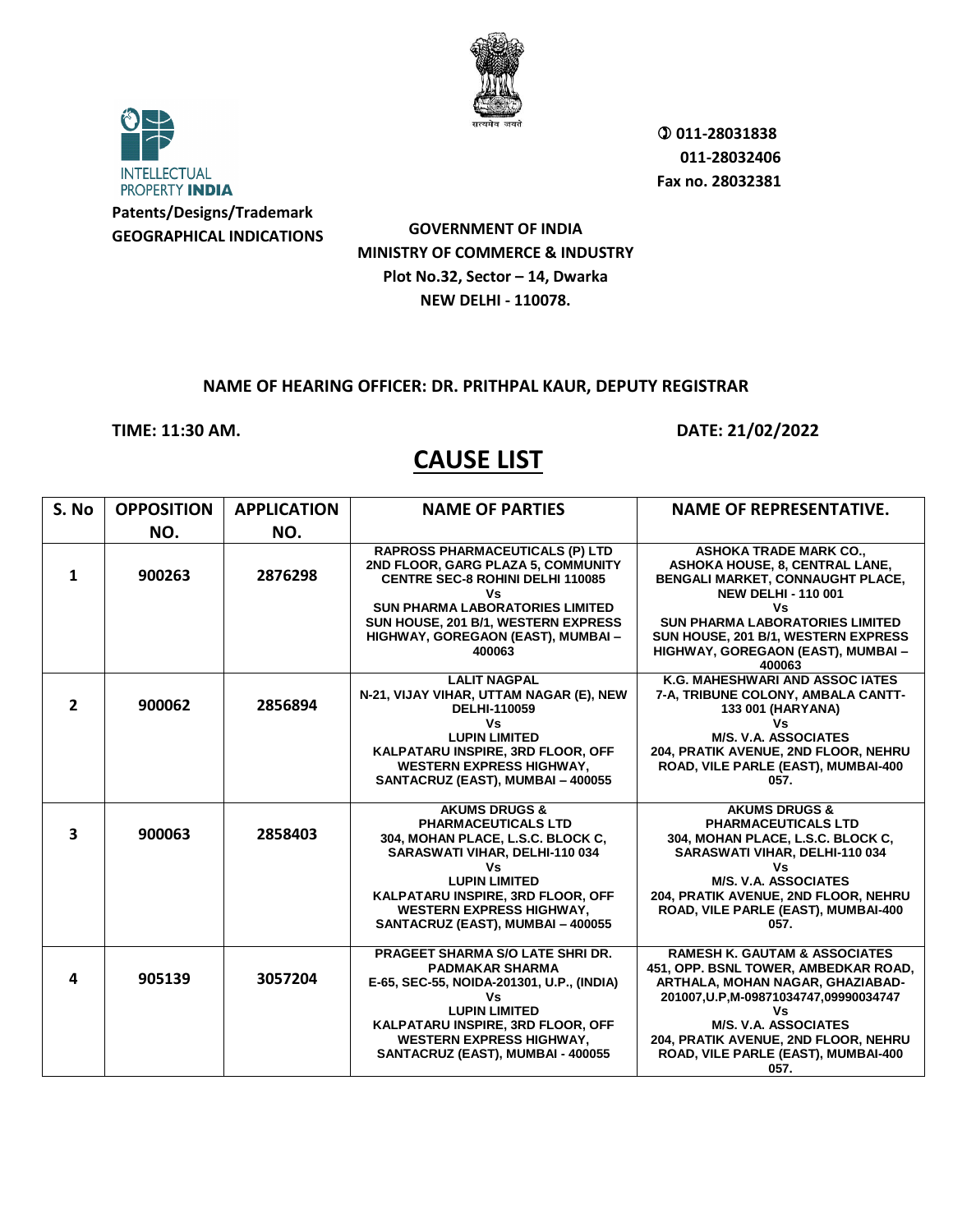|    |        |         | <b>ANTRIKSH INFRATECH PRIVATE LIMITD</b>  | <b>GYAN PRAKASH BANSAL</b>                 |
|----|--------|---------|-------------------------------------------|--------------------------------------------|
|    |        |         | ANTRIKSH PLAZA, PLOT NO. 2, 2nd FLOOR,    | <b>204 KRISHNA TOWER-2 PLOT NO-1</b>       |
| 5. | 912093 | 3058562 | SECTOR-10, DWARKA, DELHI-110075, INDIA    | <b>POCKET-7 SECTOR-12 DWARKA NEW</b>       |
|    |        |         |                                           | <b>DELHI-110075</b>                        |
|    |        |         | <b>M/S ANTRIKSH ENGINEERS</b>             | Vs                                         |
|    |        |         | <b>CONSTRUCTION CORPORATION</b>           | ABC REGISTRATION SERVICES                  |
|    |        |         | 34/C-8, SECTOR-8, ROHINI, NEW DELHI-      | C-36, MAHENDRU ENCLAVE, LANE NO.4,         |
|    |        |         | <b>110085. INDIA</b>                      | DELHI - 110 009.                           |
|    |        |         |                                           |                                            |
|    |        |         | <b>SUNIN KUMAR GIRI</b>                   | <b>BHARTI REGISTRATION SERVICE.</b>        |
|    |        |         | <b>WZ 829/1 NARAINA VILLAGE</b>           | EC-54, SFS MAYA ENCLAVE, MAYA PURI,        |
| 6  | 960259 | 2805757 | <b>NEW DELHI-110028</b>                   | OPP. JAIL ROAD, NEW DELHI - 110 064.       |
|    |        |         | Vs                                        | Vs                                         |
|    |        |         | <b>BHUSHAN KUMAR JAIN</b>                 | THE CALCUTTA TRADE MARK CO.                |
|    |        |         | S. F. FITTINGS, B-71, SECTOR 3, DSIDC,    | G-1/35, SECTOR 15, ROHINI, DELHI 110085    |
|    |        |         | <b>BAWANA INDUSTRIAL AREA.</b>            |                                            |
|    |        |         | <b>DELHI 110039</b>                       |                                            |
|    |        |         | <b>MR. VIVEK SHARMA</b>                   | <b>BHARTI REGISTRATION SERVICE.</b>        |
|    |        |         | 1111 VIKAS KUNJ VIKAS PURI NEW DELHI      | <b>EC-54. SFS MAYA ENCLAVE. MAYA PURI.</b> |
|    | 852796 | 2756609 | 110018                                    | OPP. JAIL ROAD, NEW DELHI - 110 064.       |
|    |        |         | Vs                                        | ٧s                                         |
|    |        |         | <b>XOMOX SANMAR LIMITED</b>               | <b>MOHAN ASSOCIATES.</b>                   |
|    |        |         | 9, CATHEDRAL ROAD, CHENNAI- 600 086,      | CEEBROS BUILDING, D - 4, III FLOOR, NO.    |
|    |        |         | <b>STATE OF TAMIL NADU, INDIA</b>         | 11, CENETOPH ROAD, TEYNAMPET,              |
|    |        |         |                                           | CHENNAI - 600 018, TAMIL NADU              |
|    |        |         | ULIV INTERNATIONAL PVT LTD                | <b>LALJI ADVOCATES</b>                     |
|    |        |         | 619/91, CHATTARPUR, MEHRAULI, NEW         | A - 48, (LALJI HOUSE) YOJNA VIHAR, DELHI   |
| 8  | 826120 | 2582108 | <b>DELHI-110030</b>                       | $-110092.$                                 |
|    |        |         | Vs                                        | Vs                                         |
|    |        |         | <b>MR. PRAMIT SANGHAVI AND MR. DEWANG</b> | <b>CHADHA AND CHADHA</b>                   |
|    |        |         | <b>SANGHAVI TRADING AS V2 CORPORATION</b> | <b>F-46. HIMALAYA HOUSE, 23 KASTURBA</b>   |
|    |        |         | WZ-8/1, INDUSTRIAL AREA, KIRTI NAGAR,     | GANDHI MARG, NEW DELHI - 110001, INDIA     |
|    |        |         | <b>NEW DELHI - 110015, INDIA</b>          |                                            |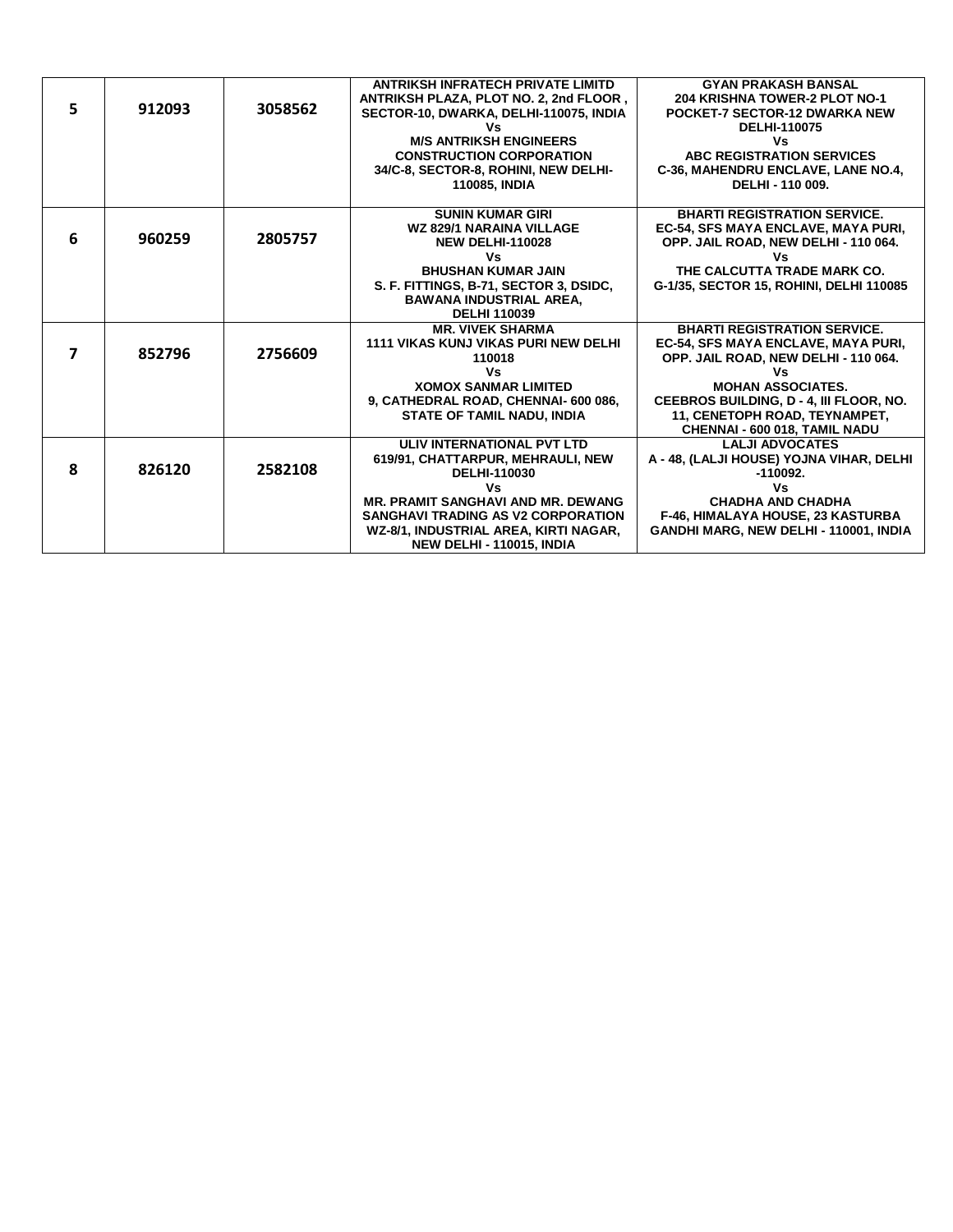

**INTELLECTUAL** PROPERTY INDIA **Patents/Designs/Trademark GEOGRAPHICAL INDICATIONS**

**GOVERNMENT OF INDIA MINISTRY OF COMMERCE & INDUSTRY Plot No.32, Sector – 14, Dwarka NEW DELHI - 110078.**

#### **NAME OF HEARING OFFICER: DR. PRITHPAL KAUR, DEPUTY REGISTRAR**

### **TIME: 11:30 AM. DATE: 22/02/2022**

| S. No                   | <b>OPPOSITION</b> | <b>APPLICATION</b> | <b>NAME OF PARTIES</b>                                                                                                                                                                                                                                             | <b>NAME OF REPRESENTATIVE.</b>                                                                                                                                                                                                                                                                           |
|-------------------------|-------------------|--------------------|--------------------------------------------------------------------------------------------------------------------------------------------------------------------------------------------------------------------------------------------------------------------|----------------------------------------------------------------------------------------------------------------------------------------------------------------------------------------------------------------------------------------------------------------------------------------------------------|
|                         | NO.               | NO.                |                                                                                                                                                                                                                                                                    |                                                                                                                                                                                                                                                                                                          |
| $\mathbf{1}$            | 895449            | 2807427            | <b>GLAXOSMITHKLINE TRADING</b><br><b>SERVICES LIMITED</b><br><b>CURRABINNY, CARRIGALINE,</b><br><b>COUNTY CORK, IRELAND</b><br>٧s<br><b>SUN PHARMA LABORATORIES LIMITED</b><br>SUN HOUSE, 201 B/1, WESTERN EXPRESS<br>HIGHWAY, GOREGAON (EAST), MUMBAI -<br>400063 | <b>SUJATA CHAUDHRI IP ATTORNEYS</b><br>2106 EXPRESS TRADE TOWERS 2, FIRST<br>FLOOR, B-36, SECTOR 132, EXPRESSWAY,<br><b>NOIDA 201303,</b><br>UTTAR PRADESH, INDIA<br>٧s<br><b>SUN PHARMA LABORATORIES LIMITED</b><br>SUN HOUSE, 201 B/1, WESTERN EXPRESS<br>HIGHWAY, GOREGAON (EAST), MUMBAI -<br>400063 |
| $\overline{2}$          | 899109            | 2836081            | <b>SANJAY SHARMA</b><br>SCO-603, CABIN NO. 103, IST FLOOR<br>KESHO RAM COMPLEX, SECTOR 45-C<br><b>BURAIL, CHANDIGARH.</b><br>Vs<br><b>MICRO LABS LIMITED</b><br>NO: 27, KCN RACE COURSE ROAD,<br><b>BANGALORE - 560001 STATE KARNATAKA</b>                         | <b>PREETPAL SINGH ADV</b><br>434 SECTOR 15 A CHANDIGARH 160015<br>Vs.<br>V. RAVI, ADVOCATE.<br>AP.1396, 31ST STREET, VI SECTOR, K.K.<br>NAGAR, CHENNAI - 600 078.                                                                                                                                        |
| $\overline{\mathbf{3}}$ | 894856            | 2819956            | <b>MR. RAJENDER KUMAR BATHLA</b><br>479 IST FLOOR OLD CIVIL HOSPITAL ROAD,<br>SIRSA HARYANA 125055<br>٧s<br><b>PARKASH CONFECTIONERS AND BAKERS</b><br>(P) LTD.<br>13-A, MODEL TOWN MARKET, JALANDHAR<br><b>CITY-144003 (PUNJAB)</b>                               | <b>LALJI TRADE MARK CO.</b><br>A/48, YOJNA VIHAR, DELHI - 110 092.<br>Vs<br>S. HANDA & CO.<br>B-18, PURIAN MOHALLA, BATALA - 143 505,<br>(PUNJAB).                                                                                                                                                       |
| 4                       | 958827            | 3855149            | INNINGS PHARMACEUTICALS PVT. LTD.<br><b>B-25, VANDANA APPARTMENTS, SECTOR-</b><br>13, ROHINI, DELHI.<br>٧s<br>ALKEM LABORATORIES LTD.<br>"ALKEM HOUSE", DEVASHISH, ADJ. TO<br><b>MATULYA CENTRE, SENAPATI BAPAT</b><br>MARG, LOWER PAREL, MUMBAI-400 013.          | <b>LALJI ADVOCATES</b><br>A-48, YOJNA VIHAR, DELHI-110092<br>٧s<br><b>VISHESH AND ASSOCIATES</b><br>301/302, A-WING, 3RD FLOOR, SHAHEEN<br>CHAMBERS, DAWOOD BAUG, OPP. PEARL<br>HERITAGE, ANDHERI (WEST), MUMBAI - 400<br>058.                                                                           |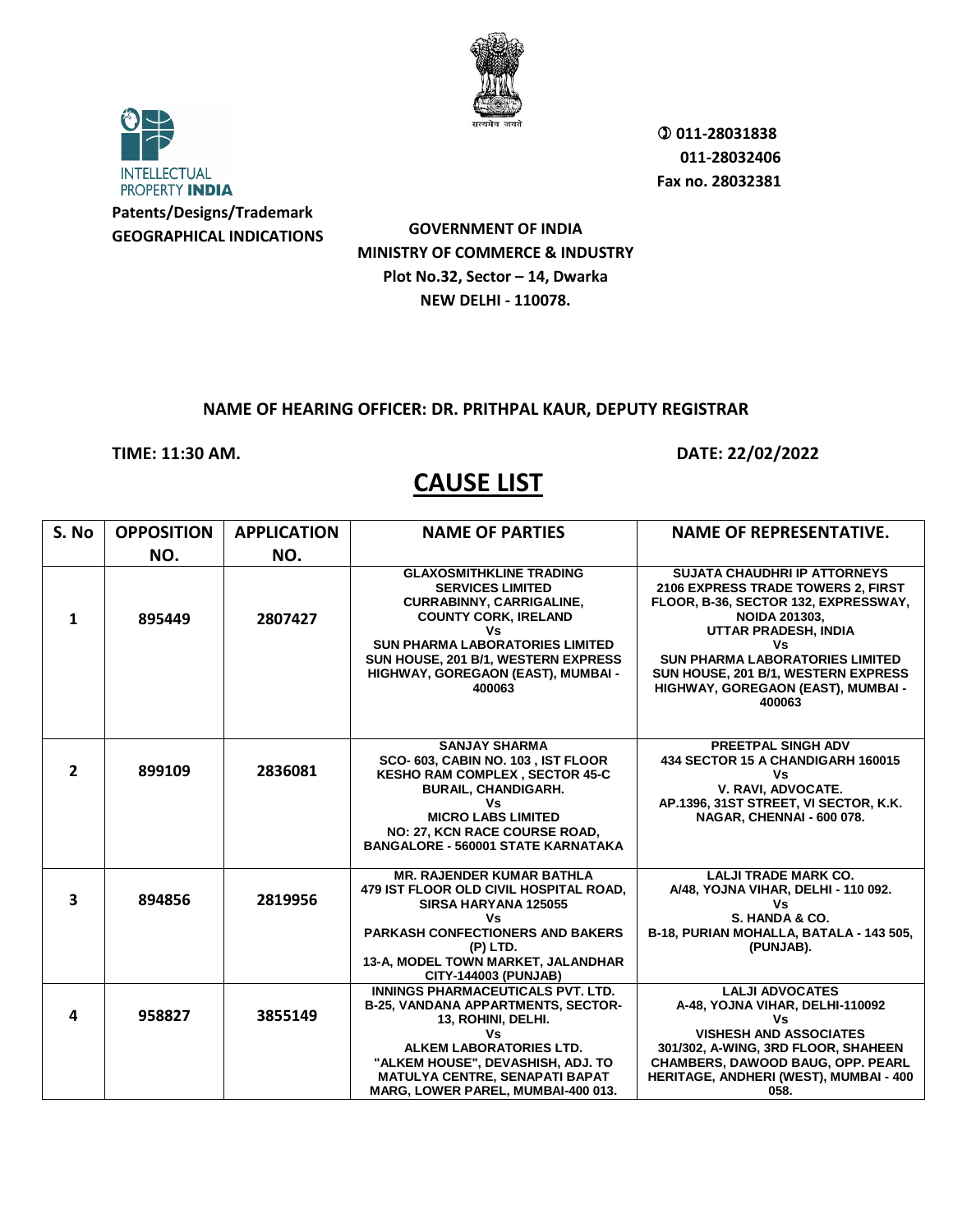|    |        |         | <b>VISHAL AGRIFOOD VENTURES PVT LTD.</b>                           | <b>S.SINGH &amp; ASSOCIATES</b>                                |
|----|--------|---------|--------------------------------------------------------------------|----------------------------------------------------------------|
|    |        |         | <b>4B. SHRI TULSI CLASSIC, PASCHIM PURI,</b>                       | 213, 3RD FLOOR PARMANAND COLONY, DR.                           |
| 5. | 923623 | 2712337 | <b>AGRA UP-282007</b>                                              | <b>MUKHERJEE NAGAR DELHI-9</b>                                 |
|    |        |         | Vs                                                                 | Vs                                                             |
|    |        |         | <b>TESCO STORES LIMITED</b>                                        | <b>INTTL ADVOCARE.</b>                                         |
|    |        |         | <b>TESCO HOUSE, SHIRE PARK, KESTREL</b>                            | F-252, WESTERN AVENUE, SAINIK FARMS,                           |
|    |        |         | WAY, WELWYN GARDEN CITY,                                           | <b>NEW DELHI - 110 062.</b>                                    |
|    |        |         | <b>HERTFORDSHIRE, AL7 1GA, UNITED</b>                              |                                                                |
|    |        |         | <b>KINGDOM</b>                                                     |                                                                |
|    |        |         | <b>ZUBAIR AHMAD</b>                                                | <b>LALJI TRADE MARK CO.</b>                                    |
| 6  | 950209 | 2594031 | 1405, FAIZ GANJ, BAHADURGARH ROAD,                                 | A/48, YOJNA VIHAR,                                             |
|    |        |         | <b>DELHI-110006</b>                                                | DELHI - 110 092.                                               |
|    |        |         | Vs                                                                 | Vs                                                             |
|    |        |         | <b>M/S. DHINGRA MANUFACTURING</b>                                  | <b>INDIAN TRADE MARKS CO.</b>                                  |
|    |        |         | <b>CORPORATION</b>                                                 | R-104, GREATER KAILASH PART 1,                                 |
|    |        |         | <b>18, NEW COLONY, MODEL BASTI BEHIND</b>                          | <b>NEW DELHI-110 048</b>                                       |
|    |        |         | FILMISTAN CINEMA, NEW DELHI-110 005                                |                                                                |
|    |        |         | <b>INDIA</b>                                                       |                                                                |
|    |        |         | <b>PATWINDER SINGH</b>                                             | <b>MAHTTA &amp; CO.</b><br>43 - B/3, MAHTTA HOUSE, UDHAM SINGH |
| 7  | 772279 | 1853939 | CLOTH MERCHANTS, PARTAP BAZAR,<br>CHHEHARTA, AMRITSAR-143105 (PB.) | NAGAR, LUDHIANA - 141 001, (PUNJAB).                           |
|    |        |         | ٧s                                                                 | ٧s                                                             |
|    |        |         | <b>BALWANT SINGH</b>                                               | <b>HANDA ASSOCIATES</b>                                        |
|    |        |         | NAMDHARIAN DI HATTI, PARTAP BAZAR,                                 | G.T. ROAD, NEAR BECO, BATALA - 143 505,                        |
|    |        |         | CHHEHARTA - 1431058, AMRITSAR, PUNJAB                              | (PB.)                                                          |
|    |        |         | <b>VIJAY BATRA</b>                                                 | <b>MAHATTA &amp; CO</b>                                        |
|    |        |         | H.NO. 55, SECTOR - 12, PANCHKULA,                                  | 43-B/3, UDHAM SINGH NAGAR, LUDHIANA-1                          |
| 8  | 905123 | 3026857 | <b>HARYANA</b>                                                     | (PB).                                                          |
|    |        |         | Vs                                                                 | ٧s                                                             |
|    |        |         | <b>LUPIN LIMITED</b>                                               | <b>M/S. V.A. ASSOCIATES</b>                                    |
|    |        |         | KALPATARU INSPIRE, 3RD FLOOR, OFF                                  | 204, PRATIK AVENUE, 2ND FLOOR, NEHRU                           |
|    |        |         | <b>WESTERN EXPRESS HIGHWAY,</b>                                    | ROAD, VILE PARLE (EAST), MUMBAI-400                            |
|    |        |         | SANTACRUZ (EAST), MUMBAI - 400055                                  | 057.                                                           |
|    |        |         |                                                                    |                                                                |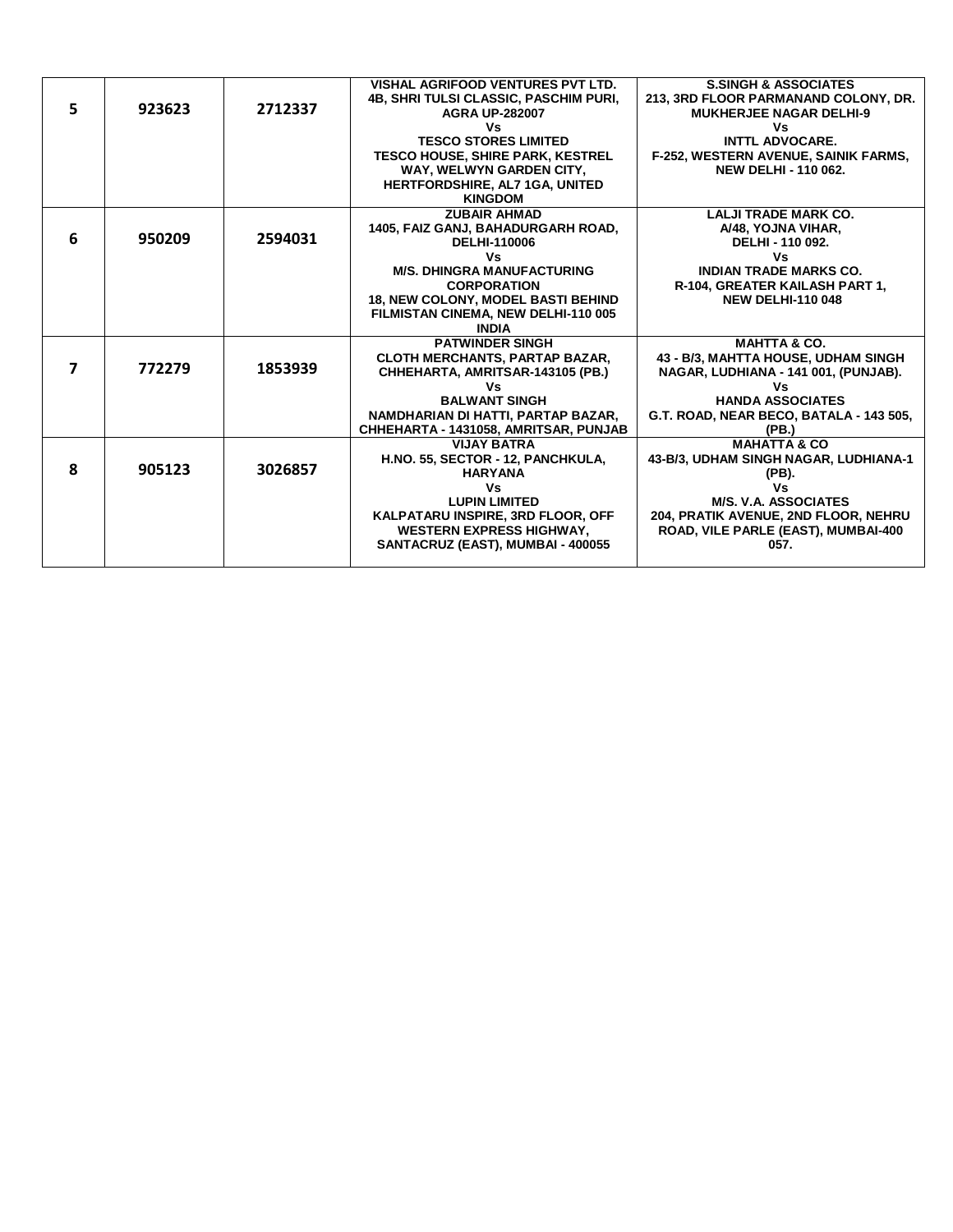



**Patents/Designs/Trademark GEOGRAPHICAL INDICATIONS**

 **011-28031838 011-28032406 Fax no. 28032381**

**GOVERNMENT OF INDIA MINISTRY OF COMMERCE & INDUSTRY Plot No.32, Sector – 14, Dwarka NEW DELHI - 110078.**

#### **NAME OF HEARING OFFICER: DR. PRITHPAL KAUR, DEPUTY REGISTRAR**

**TIME: 11:30 AM. DATE: 23/02/2022** 

| S. No          | <b>OPPOSITION</b> | <b>APPLICATION</b> | <b>NAME OF PARTIES</b>                                                                                                                                                                                                                                                                                      | <b>NAME OF REPRESENTATIVE.</b>                                                                                                                                                                                                                        |
|----------------|-------------------|--------------------|-------------------------------------------------------------------------------------------------------------------------------------------------------------------------------------------------------------------------------------------------------------------------------------------------------------|-------------------------------------------------------------------------------------------------------------------------------------------------------------------------------------------------------------------------------------------------------|
|                | NO.               | NO.                |                                                                                                                                                                                                                                                                                                             |                                                                                                                                                                                                                                                       |
| $\mathbf{1}$   | 900167            | 2822732            | <b>DENTALIGN PROPRIETOR DR. RAHUL</b><br><b>DIWAN</b><br>HOUSE NO.3328, SECTOR-19D,<br>CHANDIGARH 160019<br>٧S<br>DR. PARIMAL BANERJI AND DR. PARAMESH<br><b>BANERJI TRADING AS P. BANERJI MIHIJAM</b><br><b>PHARMACEUTICALS</b><br>5/1D, DESHAPRIYA PARK EAST, KOLKATA -<br>700 029, STATE OF WEST BENGAL. | R.K.DEWAN & CO.<br>1271 & 1272, 12TH FLOOR, AGGARWAL<br><b>CYBER PLAZA - II, NETAJI SUBHASH</b><br>PLACE, PITAMPURA, NEW DELHI - 110 034,<br><b>INDIA</b><br>Vs<br>S. MAJUMDAR & CO.<br>5, HARISH MUKHERJEE ROAD,<br><b>KOLKATA - 700 025, INDIA.</b> |
| $\overline{2}$ | 913102            | 3066498            | <b>JAI KUMAR GOYAL</b><br>27/40, STREET NO. 9, VISHWAS NAGAR,<br>SHAHDARA, DELHI-110032.<br>Vs<br><b>NIRANJAN KUMAR SINGH</b><br>VILL-GULNI, POST-GULNI KUSHAHA,<br>TARAPUR, P.S.- SHAMBHUGANJ, DIST.<br>BANKA, BIHAR-813221                                                                                | <b>LALJI ADVOCATES</b><br>A - 48, (LALJI HOUSE) YOJNA VIHAR, DELHI<br>$-110092.$<br><b>Vs</b><br><b>S.SINGH &amp; ASSOCIATES</b><br>213, 3RD FLOOR PARMANAND COLONY, DR.<br><b>MUKHERJEE NAGAR DELHI-9</b>                                            |
| 3              | 913103            | 3066499            | <b>JAI KUMAR GOYAL</b><br>27/40, STREET NO. 9, VISHWAS NAGAR,<br>SHAHDARA, DELHI-110032.<br>Vs<br><b>NIRANJAN KUMAR SINGH</b><br><b>VILL-GULNI, POST-GULNI KUSHAHA,</b><br>TARAPUR, P.S.- SHAMBHUGANJ, DIST.<br>BANKA, BIHAR-813221                                                                         | <b>LALJI ADVOCATES</b><br>A - 48, (LALJI HOUSE) YOJNA VIHAR, DELHI<br>$-110092.$<br>Vs<br><b>S.SINGH &amp; ASSOCIATES</b><br>213, 3RD FLOOR PARMANAND COLONY, DR.<br><b>MUKHERJEE NAGAR DELHI-9</b>                                                   |
| 4              | 1001703           | 2024259            | <b>LOHIA CORP LIMITED</b><br>D-3/A, PANKI INDUSTRIAL ESTATE, KANPUR<br>- 208022, UTTAR PRADESH, INDIA<br>٧s<br><b>MANOJ OSWAL</b><br>S. NO 29, PLOT NO. 1, NEAR BHARTI<br>HOSPITAL, DHANKAWADI, PUNE-411 043,<br><b>MAHARASHTRA</b>                                                                         | SEN - OBEROI.<br>A - 18, CHITTARANJAN PARK,<br><b>NEW DELHI - 110 019.</b><br>Vs<br><b>MANOJ M. MIRCHANDANI</b><br>57, SNEH SADAN, 5TH FLOOR, OPP.<br>COLABA P.O., MUMBAI-400 005                                                                     |
|                |                   |                    | <b>GENFORD DRUGS PRIVATE LIMITED</b><br>C-192-B F/F, SANGAM VIHAR                                                                                                                                                                                                                                           | <b>MANJU LAUR</b><br>17/1 MAUDE ROAD,                                                                                                                                                                                                                 |